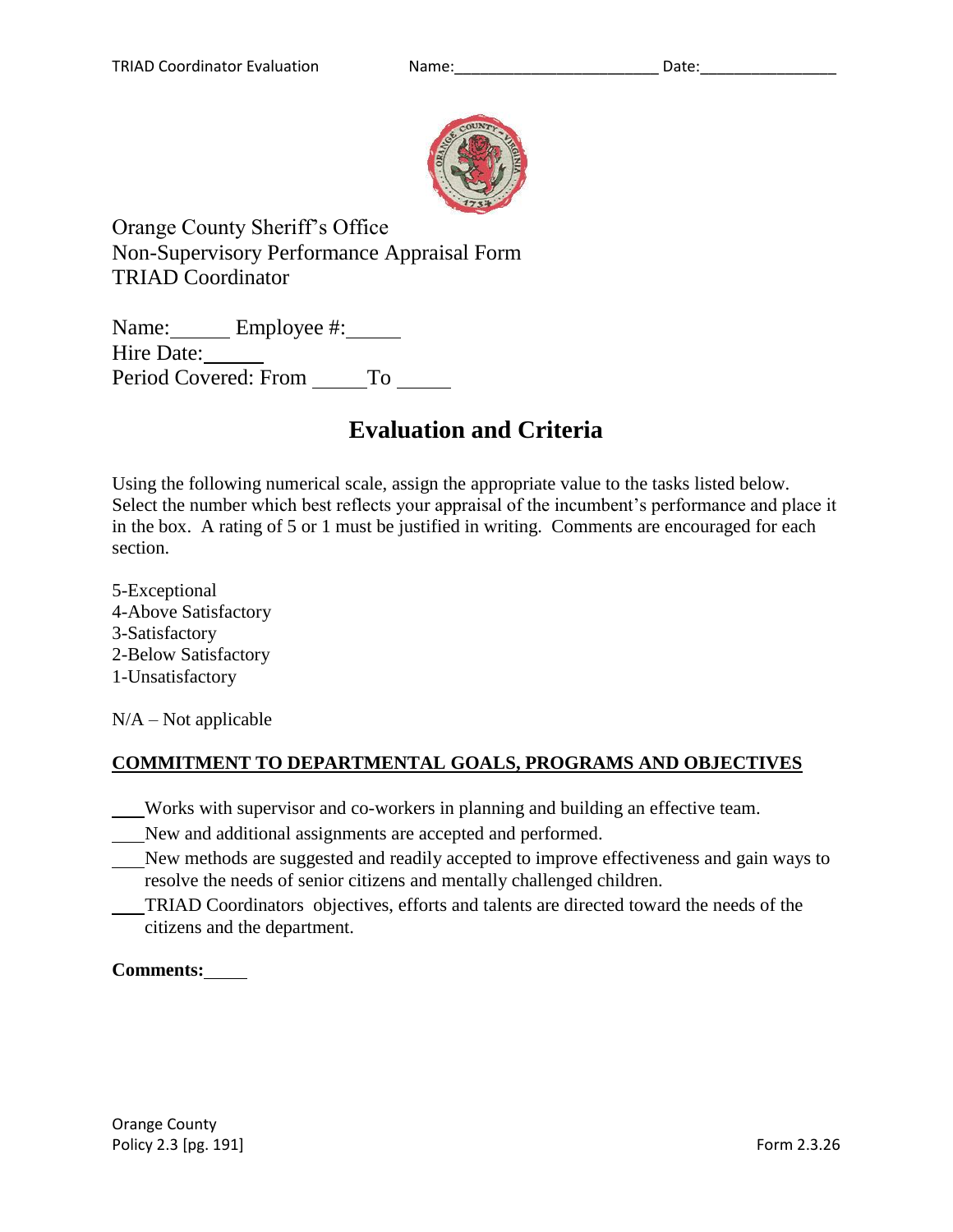# **EVENTS AND PRESENTATIONS ORGANIZATION**

- Prepares TRIAD Programs for display at Health Fairs, Street Fairs and Senior Days.
- Participates in community events to promote the TRIAD program.
- Speak at related organization meetings such as AARP, Senior Center and Ruritan Clubs.
- Network with other TRIAD programs and other state agencies.

## **Comments:**

# **VOLUNTEER RECRUITMENT**

- Reach out to community to recruit volunteers with TRIAD program.
- Assist in maintaining the TRIAD website for information and recruiting purposes.
- Meet with volunteers routinely to discuss program goals and needs.

# **Comments:**

# **PROGRAM DEVELOPMENT/TRIAD PROGRAM ENHANCEMENTS**

\_\_\_Keeps up to date on newest programs and suggested activities relating to TRIAD \_\_\_Considers all possible program enhancements – plans for new content implementation \_\_\_Works to obtain funding for needed materials and program enhancements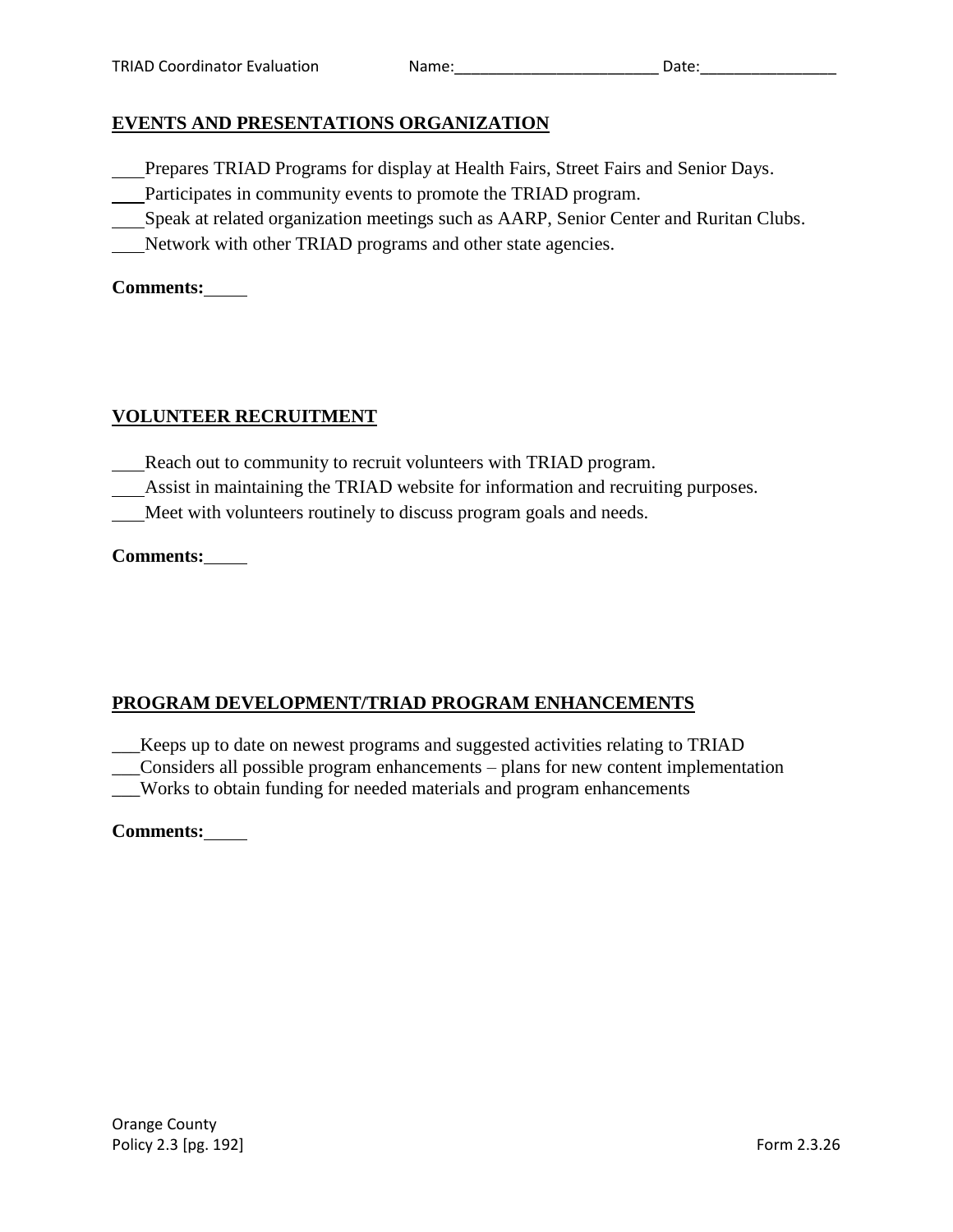#### **PERFORMANCE UNDER STRESSFUL, UNUSUAL OR EMERGENCY CONDITIONS**

- When under unusual circumstances, no serious deviations from expected performance are demonstrated.
- Composure is maintained under stress.
- Handles difficult situations in a very confident and professional manner.
- Judgment results from sound evaluation of all factors involved.

**Comments:**

#### **EXTERNAL PUBLIC RELATIONS**

- No verbal abuse of citizens.
- Courtesy is demonstrated at all times to all people.
- Is tactful and displays good self-control when in contact with irate individuals.

#### **Comments:**

## **INTERNAL COMMUNICATION AND COOPERATION**

- Completes assignments in harmony with others and is a good team worker.
- Problems which occur in work relationships are promptly resolved.
- Readily assists and backs up others.
- Trains and guides volunteers on the S.A.L.T. Council.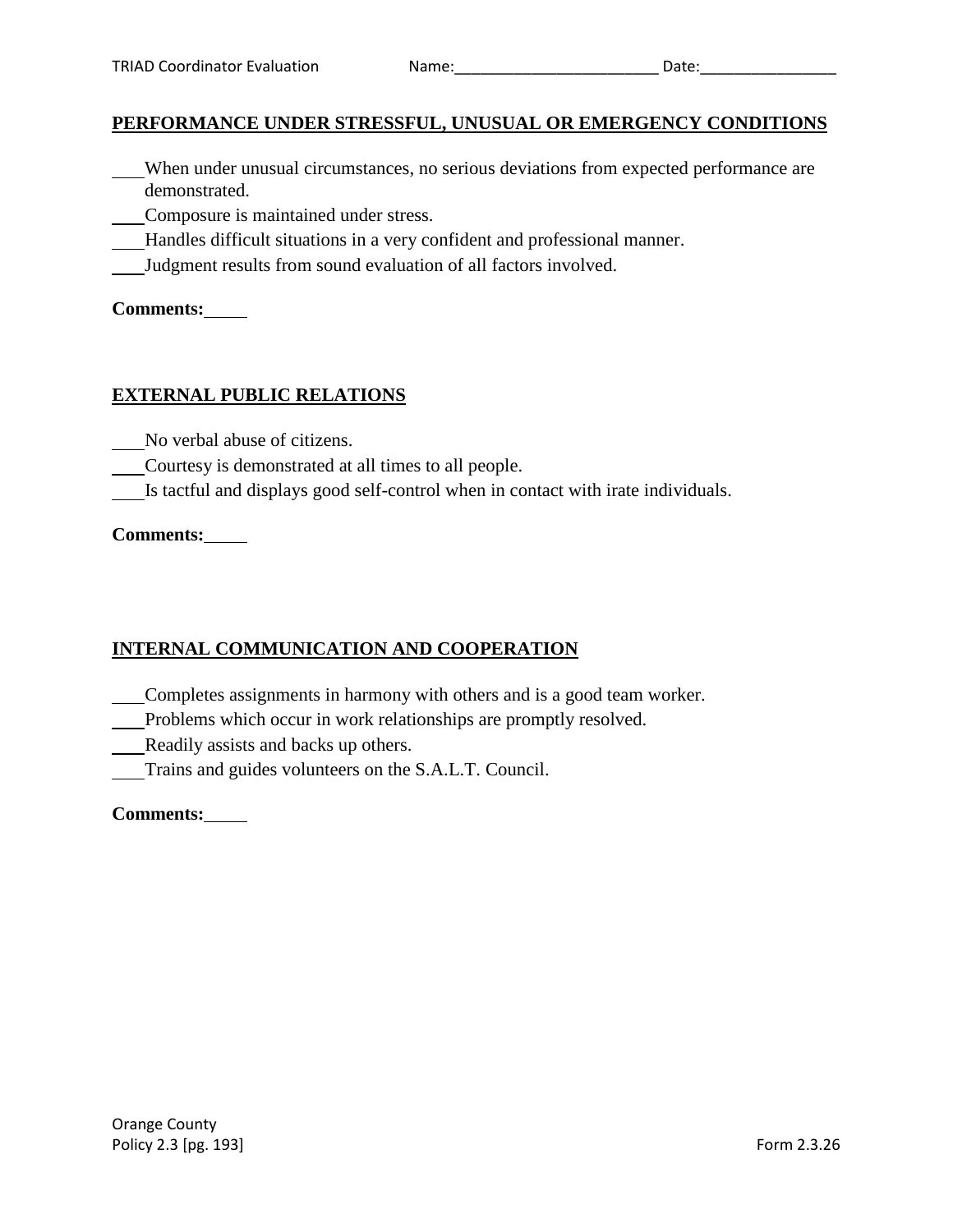## **USE, CARE AND MAINTENANCE OF EQUIPMENT**

- Vehicles are not abused through poor driving habits.
- Equipment is not lost or damaged due to carelessness.
- Specified operating and safety procedures are followed in the use and maintenance of equipment.
- County vehicles are kept clean and serviced.
- Equipment is kept clean, taken care of, and always in working condition.
- Work area is kept clean and organized.

**Comments:**

# **CONFORMANCE TO DIRECTION AND DIRECTIVES**

- Instructions are followed and assignments completed on schedule.
- Unassigned time is effectively utilized.
- Special attention is directed to high risk citizens.
- Work does not have to be closely supervised.
- Organizational ability and ability to multitask.

**Comments:**

# **COMPLIANCE TO POLICIES, PROCEDURES AND REGULATIONS**

Sheriff's Office policies, general orders, procedures, etc., are followed as prescribed or exceptions are approved by supervisor.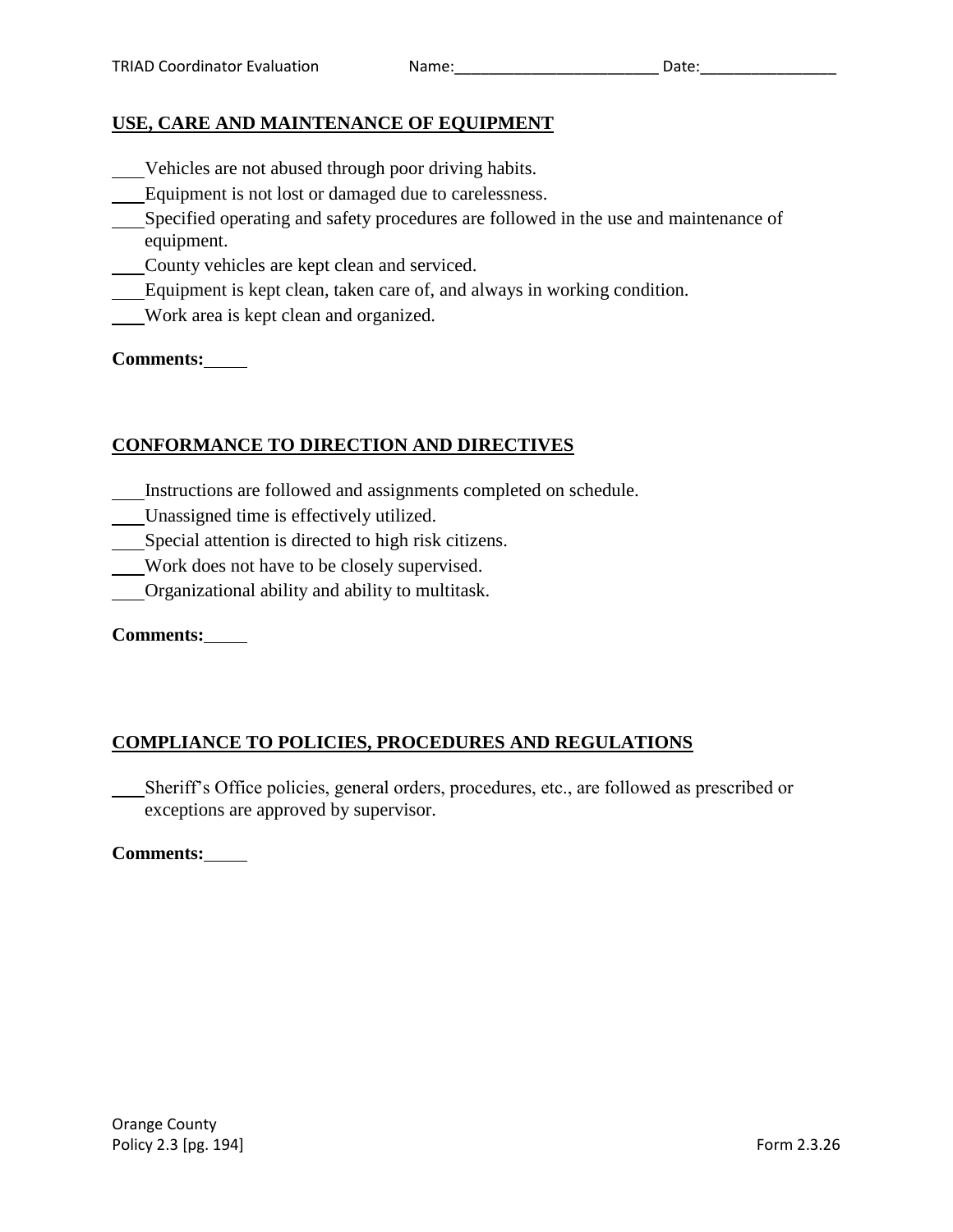# **PHYSICAL CONDITION AND APPEARANCE**

- Dress code for TRIAD Coordinator's position is followed.
- All physical standards prescribed by the department are met.
- Corrective measures recommended by physician or other designated health representative are followed in a timely manner.

**Comments:**

**CORE VALUES:** Assign a numeric to each box, then list examples or actions that demonstrate how the employee embodies each core value. Complete all sections.

Integrity: Employee's actions are guided by ethical and honest conduct.

Leadership: Employee is an example to others.

Service: Employee is responsive and service-oriented to meet customer needs.

**Comments**:

## **County Policy**

- Is well versed in applicable county policies, knows where to find the most updated policy
- Follows all applicable county policies
- Makes appropriate inquiries as to the meaning or directives included in county policy before acting.
- Completes all county policy required forms and documents in a timely matter.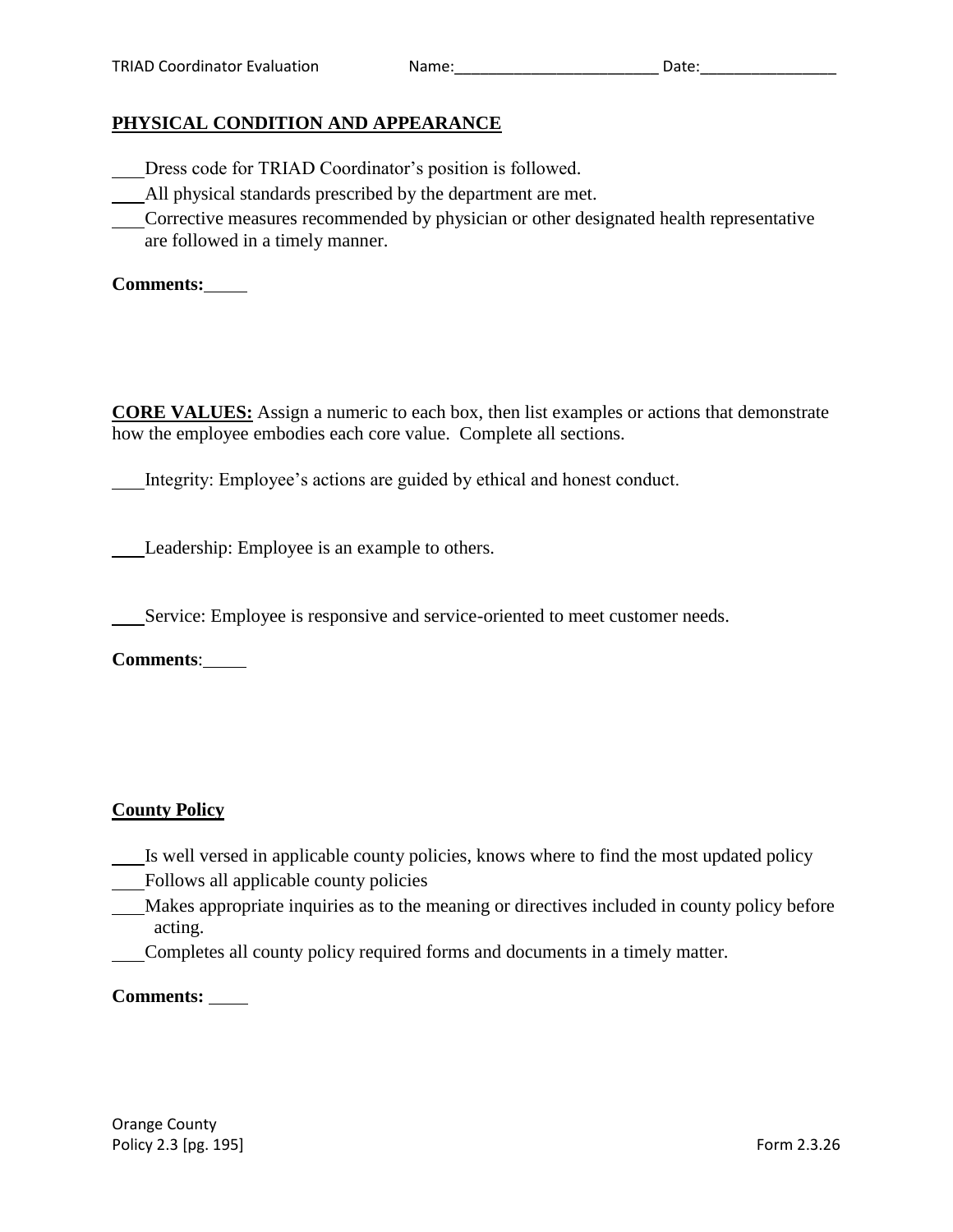# **CALCULATION OF RATING**

- **A. TOTAL SCORES**
- **B. NUMBER OF CATEGORIES**
- **C. RATING DETERMINATION (A/B)**

# **PERFORMANCE RATING**

4.5-5.00 and no ratings below satisfactory –Exceptional 3.5-4.49 and no ratings below satisfactory – Above Satisfactory 2.5-3.49 and no unsatisfactory ratings – Satisfactory 1.5-2.49 – Below Satisfactory  $0.0 - 1.49$  – Unsatisfactory

## **Development and growth potential:**

Include comments on employee's major strengths, accomplishments made during this review period and development achieved since the last performance evaluation.

#### **Completed goals and objectives:**

Review the results of goals and objectives completed within this performance cycle.

## **New goals and objectives:**

List the objectives to be accomplished within the next performance cycle. Arrange in order of priority.

## **Additional comments by rating official:**